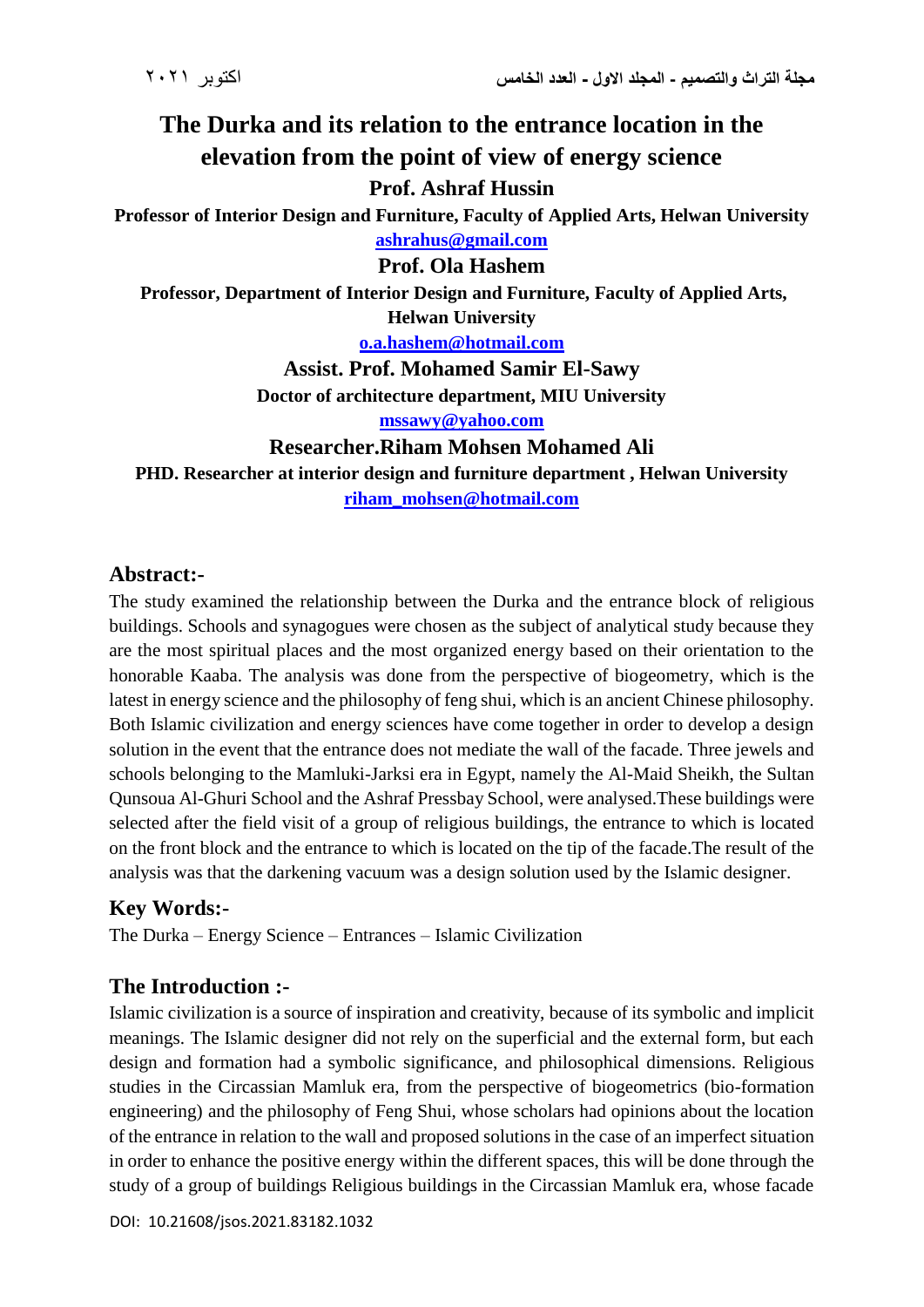is mediated by the entrance block, and the other whose entrance is located at the edge of the facade, then analyze three models of religious buildings whose entrance is located at the end of the facade and clarify the results of the analysis.

### **Research Problem :-**

In light of this, the research problem can be formulated in the following questions:

- What is the relationship of the ward space in the entrance site to the facade with religious buildings?

- What is the philosophy of energy sciences in the relationship between the presence of the sanctuary space in religious buildings and the location of the entrance to the facade?

# **Research Goal:-**

The research aims to reveal the philosophy of energy sciences in the relationship between the ward space and the entrance site in the facade of religious buildings

# **Research Hypotheses :-**

- The research assumes that the presence of garages in Islamic buildings is linked to the location of the entrance to the facade.

- The research assumes that the basement void is a treatment for the presence of the entrance void block at the end of the facade in religious buildings in the Circassian Mamluk Islamic era.

### **Research Importance :-**

The importance of the research is due to shedding light on the implicit, not the superficial, dimension of the presence of the darkroom in Islamic buildings

# **Search Limits :-**

Time Limit: The Mamluk Era of Islamic Civilization Spatial boundary: entrances to religious buildings in Egypt

# **Research Methodology :-**

The research follows the descriptive analytical method

# **Research Results**

- The presence of the ward is related to the empty entrance at the edge of the facade of religious buildings in the Circassian Mamluk era in Egypt.

- The darkroom in religious buildings took the square shape in order to take advantage of the specific and symbolic energy of the square shape, as the Islamic civilization considered the square shape a symbol of stillness, stability and security (Omar Al-Najdi, p. From two perpendicular and intersecting lines at a point, this point is the center of radiation for the shortest and most powerful vibrations in the world (the researcher's analysis, based on a training course in "Biogeometrics")